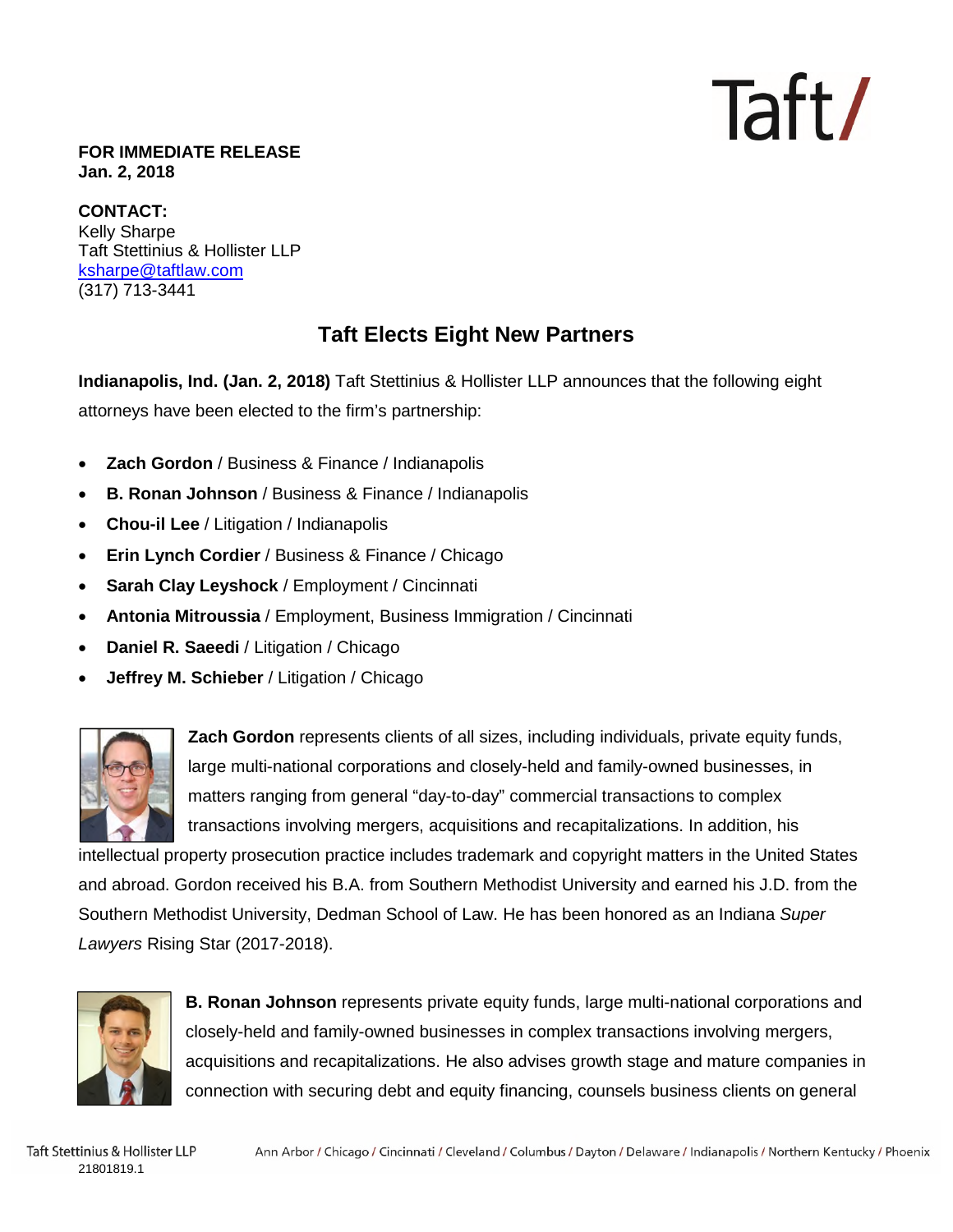Taft Elects Eight New Partners Jan. 2, 2018 Page 2

# Taft/

corporate matters and acts as outside general counsel for a number of local companies. Johnson received his B.A. in economics from the University of California at San Diego and earned his J.D. from the Washington University School of Law in St. Louis. He has been honored as an Indiana *Super Lawyers* Rising Star (2016-2018) and was selected as an Indianapolis Business Journal Forty Under 40 class member in 2016.



**Chou-il Lee** concentrates his practice on all matters involving litigation and municipal representation. Having worked for multiple Indiana counties, cities and towns in a variety of positions before joining Taft, including serving eight years as corporation counsel for the city of Terre Haute, he understands the practical challenges faced by all branches of

municipal government and the attorneys who represent them. Outside of the municipal market, Lee is an experienced litigator. He served as a trial deputy prosecutor for both Vigo and Clay County and has extensive jury trial experience. His trial experience extends beyond criminal prosecution to include criminal defense, patent litigation and representation of large corporate clients in the courtroom, as well as the various municipal matters that result in litigation. Lee received his undergraduate degree from Case Western Reserve University and his J.D. from the Indiana University Maurer School of Law – Bloomington.



**Erin Lynch Cordier** focuses her practice in the area of gaming, where she has experience representing casino owners, terminal operators, manufacturers, suppliers, distributors and licensed establishments. She counsels publicly traded and private companies regarding mergers and acquisitions, financing transactions and corporate

governance, as well as licensing, compliance, administrative proceedings and other matters before the various regulatory bodies. Cordier received her B.A., *magna cum laude,* from Villanova University and earned her J.D., *magna cum laude*, from DePaul University College of Law. She was honored as an Illinois *Super Lawyers* Rising Star in 2017.



**Sarah Clay Leyshock** represents employers in all types of matters involving state and federal employment laws. With significant experience in the higher education, hospital, restaurant and staffing industries, she regularly defends employers in state and federal courts, conducts employee misconduct investigations, provides personnel and risk

management advice, drafts employment policies and legal documents and resolves charges of discrimination filed with the EEOC. Leyshock received her B.A. in communication arts and psychology,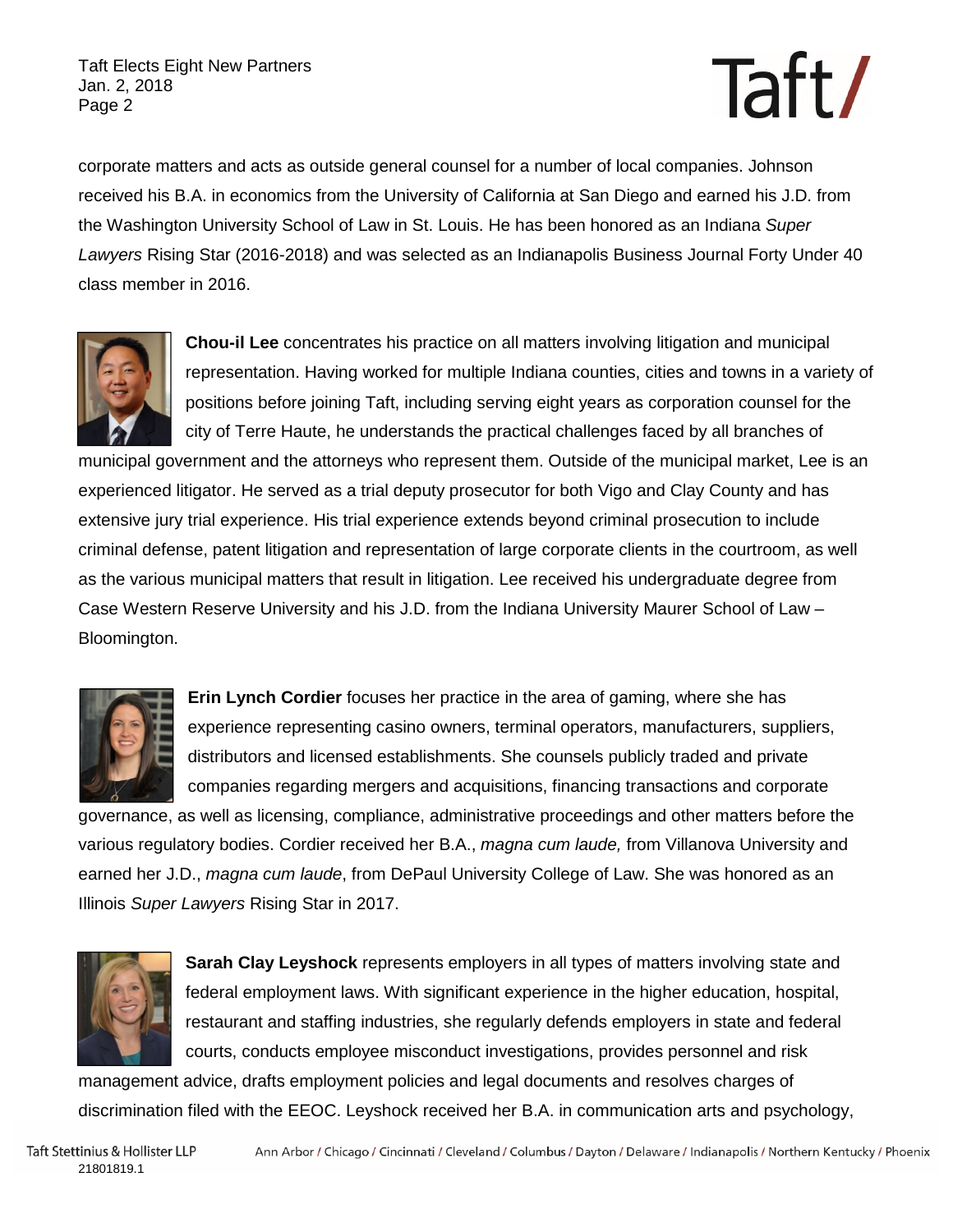Taft Elects Eight New Partners Jan. 2, 2018 Page 3

# Taft/

*magna cum laude*, from Georgetown College and earned her J.D. from Northern Kentucky University Salmon P. Chase College of Law. She has been honored as an Ohio *Super Lawyers* Rising Star (2014- 2018).



**Antonia Mitroussia**'s immigration practice focuses on counseling domestic and multinational employers on foreign recruitment strategies and immigration compliance, including how to best manage their foreign labor force, transfer employees from abroad and hire new foreign professionals in the U.S. She represents clients on complex

employment-based and related family-based immigration law transactions through multiple federal adjudicative stages that include U.S. embassies and consulates (U.S. Department of State) and the U.S. Departments of Labor and Homeland Security. Mitroussia attended the University of Athens, Greece, and received her B.A., *summa cum laude*, from the University of Cincinnati, her M.A. from the University of Cincinnati and her J.D. from the University of Cincinnati College of Law.



**Daniel R. Saeedi** focuses his practice on labor and employment law and corporate litigation. He has represented governmental and private clients in workplace discrimination litigation, class action defense, policy formulation and litigation regarding employment agreements. In his corporate practice, he has represented directors, officers and

shareholders in a wide range of corporate and securities-related disputes. Saeedi received his B.A. in political science from the University of Illinois, Champaign-Urbana and his J.D., *magna cum laude*, from The John Marshall Law School. He has been honored as an Illinois *Super Lawyers* Rising Star (2014- 2018).



**Jeffrey M. Schieber** focuses his practice on commercial litigation and class actions. He represents clients in business litigation matters, including breach of contract, fraud, trade secret misappropriation and employment disputes. He also represents municipalities in civil rights class actions and has substantial experience defending consumer fraud class

actions and mass torts. In addition to his litigation practice, Schieber counsels companies and entrepreneurs on entity formation and corporate governance issues. Schieber graduated with honors from the University of Chicago Law School after receiving bachelor's degrees in politics and history from Drake University in Des Moines, Iowa, where he graduated *magna cum laude*.